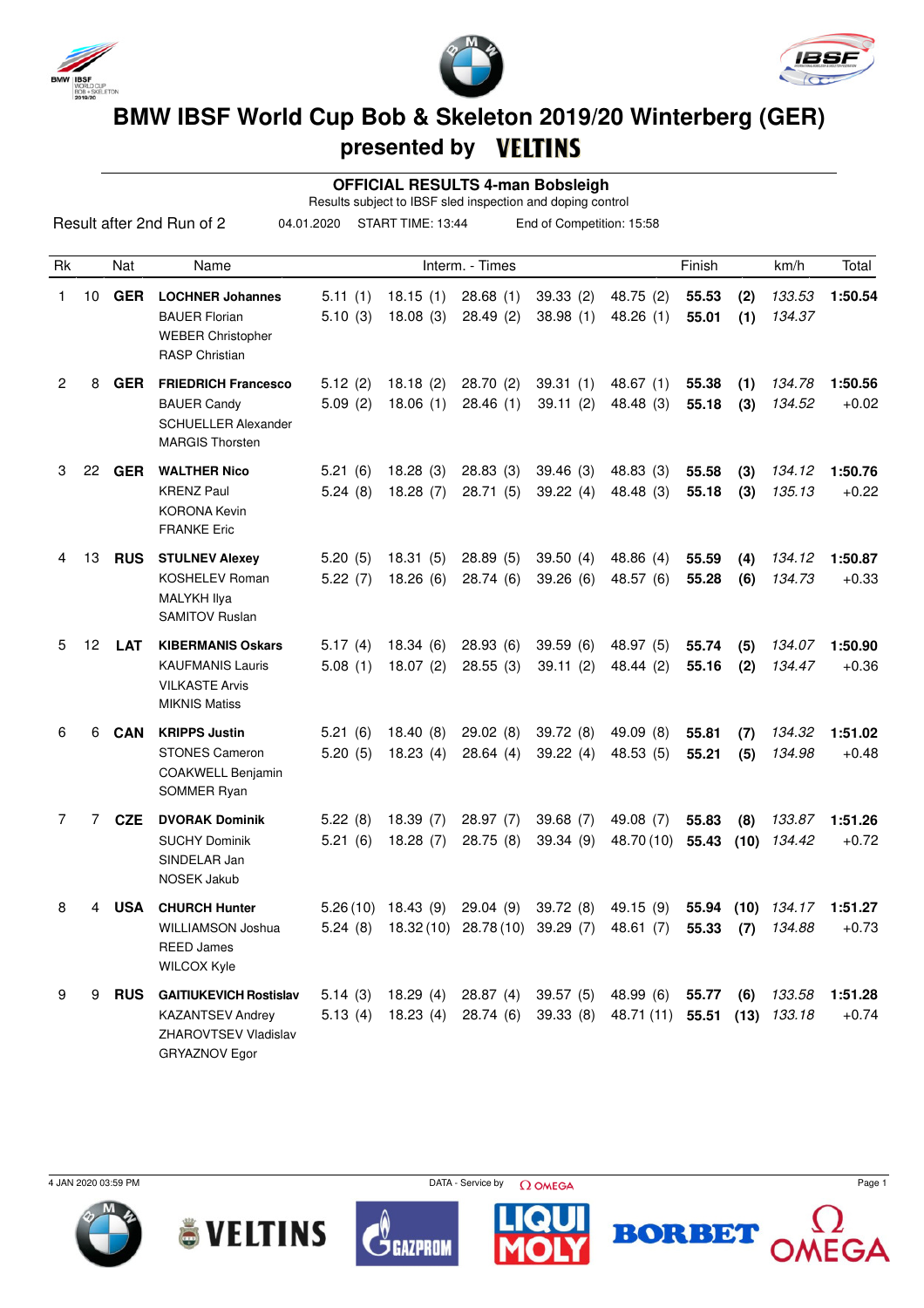





## **BMW IBSF World Cup Bob & Skeleton 2019/20 Winterberg (GER) presented by**

 **OFFICIAL RESULTS 4-man Bobsleigh**

Results subject to IBSF sled inspection and doping control

|                 |    |                  | Result after 2nd Run of 2                                                                    | 04.01.2020          | START TIME: 13:44      |                                  | End of Competition: 15:58                                                                                                                   |                                                           |                |              |                  |                    |
|-----------------|----|------------------|----------------------------------------------------------------------------------------------|---------------------|------------------------|----------------------------------|---------------------------------------------------------------------------------------------------------------------------------------------|-----------------------------------------------------------|----------------|--------------|------------------|--------------------|
| Rk              |    | Nat              | Name                                                                                         |                     |                        | Interm. - Times                  |                                                                                                                                             |                                                           | Finish         |              | km/h             | Total              |
| 10 <sup>1</sup> | 21 | <b>GBR</b>       | <b>HALL Brad</b><br><b>TAYLOR Lawrence</b><br><b>DAWES Luke</b><br><b>CACKETT Greg</b>       | 5.29(12)            | $5.30(14)$ 18.38(11)   |                                  | 18.47 (11) 29.12 (12) 39.78 (10) 49.17 (10)<br>28.84 (12) 39.36 (10) 48.65 (8)                                                              |                                                           | 55.95<br>55.36 | (12)<br>(8)  | 133.67<br>134.78 | 1:51.31<br>$+0.77$ |
| 11              | 11 | <b>SUI</b>       | <b>VOGT Michael</b><br><b>WEBER Silvio</b><br><b>BIERI Cyril</b><br><b>MICHEL Sandro</b>     |                     | $5.26(11)$ 18.38 (11)  |                                  | 5.29 (12) 18.48 (12) 29.10 (11) 39.78 (10) 49.19 (12) 55.92<br>28.89 (15) 39.47 (14) 48.79 (14)                                             |                                                           | 55.49          | (9)<br>(12)  | 134.27<br>135.08 | 1:51.41<br>$+0.87$ |
| 12              | 5  | KOR              | <b>WON Yunjong</b><br><b>KIM Jinsu</b><br>LEE Gyeongmin<br>CHAE Byungdo                      | 5.29(12)<br>5.24(8) | 18.49 (13)<br>18.29(9) | 29.08(10)<br>28.75(8)            |                                                                                                                                             | 39.79 (12) 49.17 (10)<br>39.38 (11) 48.76 (13) 55.52 (14) | 55.94 (10)     |              | 134.17<br>133.82 | 1:51.46<br>$+0.92$ |
| 13              |    | 16 KOR           | <b>SUK Youngjin</b><br><b>KIM Daehwan</b><br>KIM Kyunghyun<br><b>KANG Han</b>                |                     |                        |                                  | $5.32(18)$ 18.53 (15) 29.14 (14) 39.81 (13) 49.21 (13)<br>$5.34(18)$ 18.51 (18) 29.02 (18) 39.57 (18) 48.89 (18)                            |                                                           | 55.96<br>55.60 | (13)<br>(18) | 133.63<br>134.47 | 1:51.56<br>$+1.02$ |
| 14              | 14 | <b>FRA</b>       | <b>HEINRICH Romain</b><br><b>ALAIS Alan</b><br><b>HAUTERVILLE Dorian</b><br>LAPORAL Jerome   |                     | $5.30(14)$ 18.47(17)   |                                  | $5.30(17)$ 18.53 (15) 29.14 (14) 39.88 (16) 49.28 (16) 56.04 (14)<br>28.95 (17) 39.52 (17)                                                  | 48.83 (16) 55.53 (16)                                     |                |              | 133.72<br>134.78 | 1:51.57<br>$+1.03$ |
| 15              | 1  | <b>GBR</b>       | <b>DEEN Lamin</b><br><b>BUTTERWORTH Oliver</b><br>SIMONS Ben<br><b>GILLING Tremayne</b>      |                     | $5.28(13)$ 18.38 (11)  | $5.32(18)$ 18.59 (19) 29.20 (17) | 28.82 (11) 39.42 (13) 48.74 (12)                                                                                                            | 39.92 (17) 49.33 (17)                                     | 56.11<br>55.48 | (16)<br>(11) | 134.27<br>134.83 | 1:51.59<br>$+1.05$ |
| 16              | 19 | <b>LAT</b>       | <b>BERZINS Ralfs</b><br><b>NEMME</b> Edgars<br><b>SPRINGIS Davis</b><br>PIROGS Edgars        | 5.25(9)<br>5.27(12) |                        |                                  | 18.46 (10) 29.12 (12) 39.85 (14) 49.27 (14) 56.13 (17)<br>18.41 (15) 28.93 (16) 39.48 (15) 48.79 (14) 55.52 (14) 134.52                     |                                                           |                |              | 132.30           | 1:51.65<br>$+1.11$ |
| 17              | 20 | <b>NED</b>       | de BRUIN Ivo<br><b>DUMAS Joost</b><br><b>VEENKER Dennis</b><br><b>FRANJIC Janko</b>          | 5.28(11)            |                        |                                  | 18.54 (17) 29.22 (18) 40.04 (19) 49.59 (20)<br>5.32(16) 18.42(16) 28.85(13) 39.49(16) 48.83(16) 55.54 (17) 134.62                           |                                                           | 56.47          | (19)         | 131.62           | 1:52.01<br>$+1.47$ |
|                 |    | 18 15 <b>MON</b> | <b>RINALDI Rudy</b><br><b>RIOU Antoine</b><br><b>DEMARTHON Thibault</b><br><b>VAIN Boris</b> |                     |                        |                                  | 5.29 (12) 18.52 (14) 29.14 (14) 39.86 (15) 49.27 (14) 56.05 (15) 134.02<br>5.45 (19) 18.71 (20) 29.26 (20) 39.86 (20) 49.28 (20) 56.10 (20) |                                                           |                |              | 133.08           | 1:52.15<br>$+1.61$ |